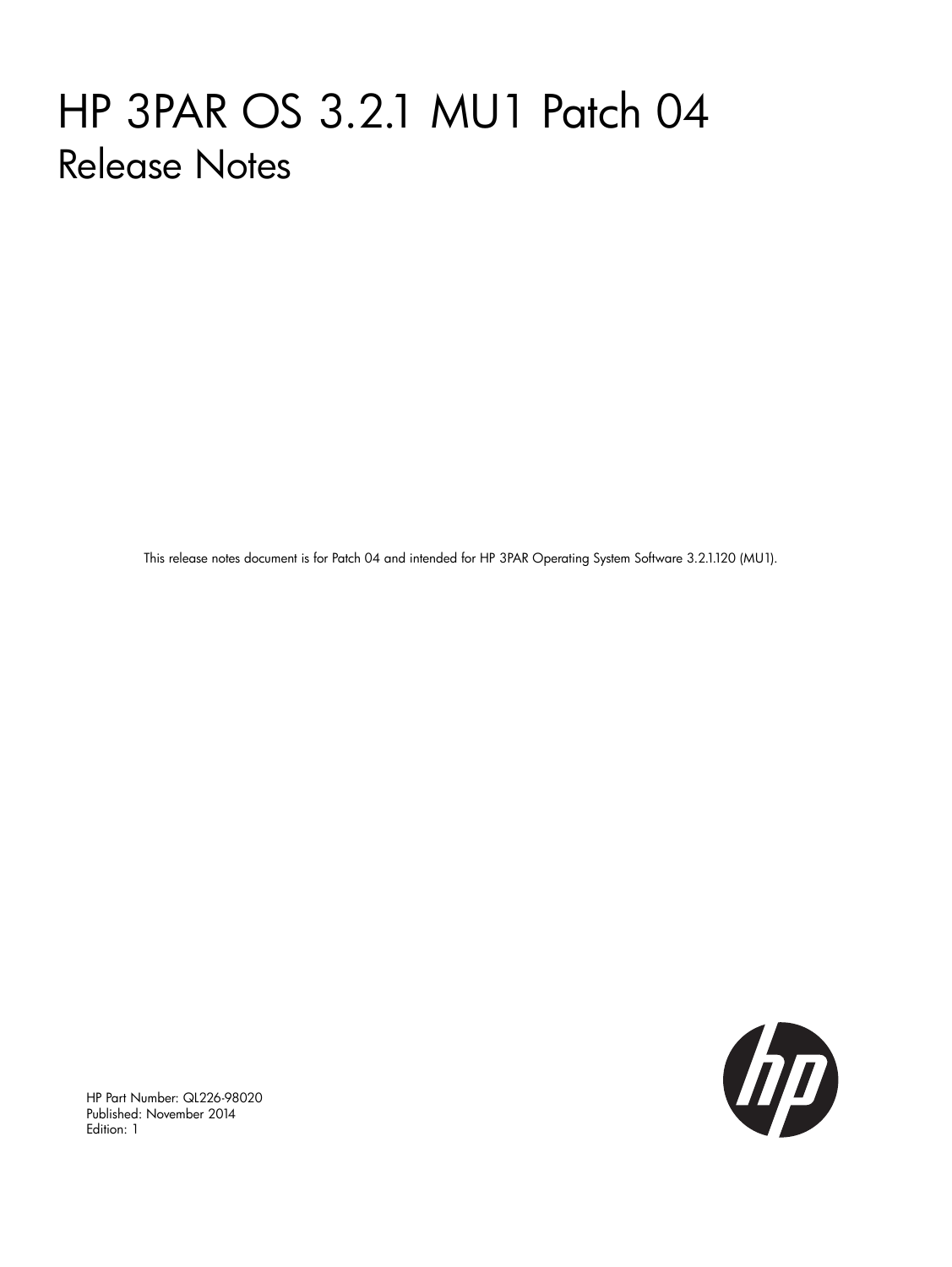© Copyright 2014 Hewlett-Packard Development Company, L.P.

Confidential computer software. Valid license from HP required for possession, use or copying. Consistent with FAR 12.211 and 12.212, Commercial Computer Software, Computer Software Documentation, and Technical Data for Commercial Items are licensed to the U.S. Government under vendor's standard commercial license.

The information contained herein is subject to change without notice. The only warranties for HP products and services are set forth in the express warranty statements accompanying such products and services. Nothing herein should be construed as constituting an additional warranty. HP shall not be liable for technical or editorial errors or omissions contained herein.

#### **Acknowledgments**

Intel®, Itanium®, Pentium®, Intel Inside®, and the Intel Inside logo are trademarks or registered trademarks of Intel Corporation or its subsidiaries in the United States and other countries.

Microsoft®, Windows®, Windows® XP, and Windows NT® are U.S. registered trademarks of Microsoft Corporation.

Adobe® and Acrobat® are trademarks of Adobe Systems Incorporated.

Java and Oracle are registered trademarks of Oracle and/or its affiliates.

UNIX® is a registered trademark of The Open Group.

#### **Documentation**

For the latest version of this document, go to [http://www.hp.com/go/3par/,](http://www.hp.com/go/3par/) navigate to your product page, click Support for your product, and then click Manuals.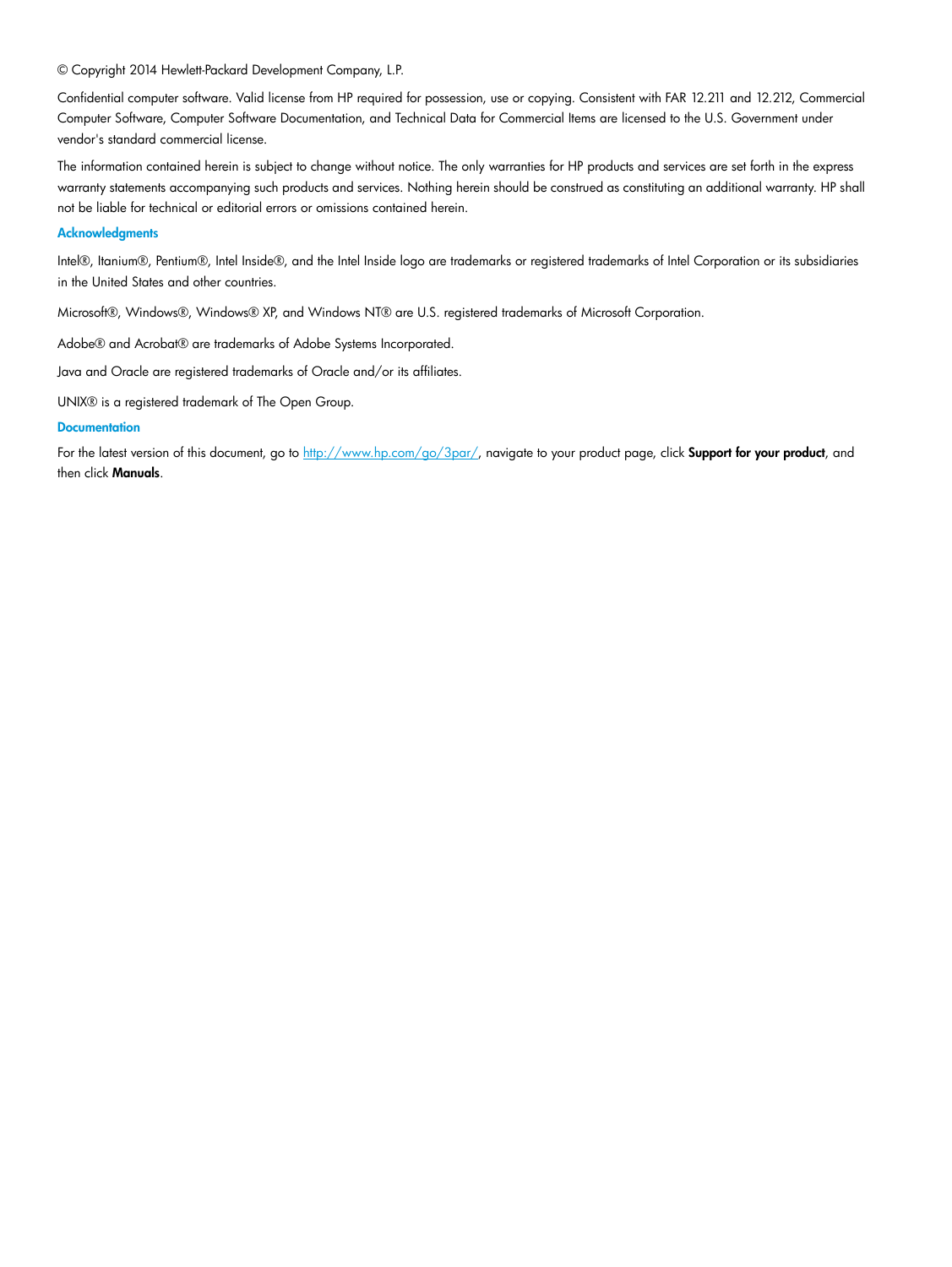# Contents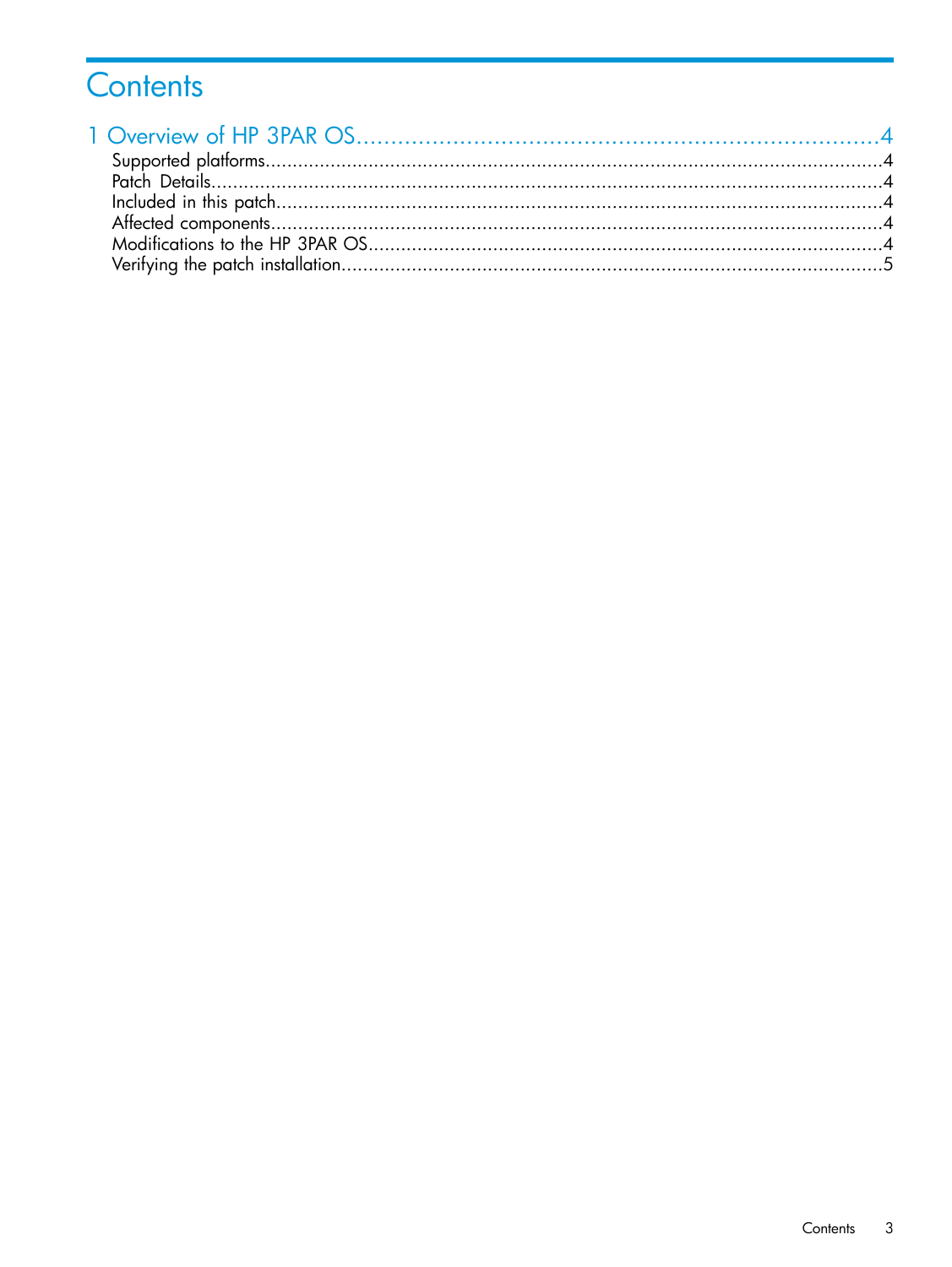# <span id="page-3-0"></span>1 Overview of HP 3PAR OS

<span id="page-3-1"></span>This release notes document describes the modifications and known issues for Patch 04. The application of this patch is intended for HP 3PAR OS 3.2.1.120 (MU1). This patch is intended to be installed on an as required basis, but is mandatory if using Remote Copy or in-line deduplication.

#### Supported platforms

<span id="page-3-2"></span>The HP 3PAR Configuration Matrix for HP 3PAR OS 3.2.1 contains information about supported hardware and software platforms. For additional information, go to the Single Point of Connectivity Knowledge for HP Storage Products (SPOCK) website: [http://www.hp.com/storage/spock.](http://www.hp.com/storage/spock)

#### Patch Details

- Patch Name: HP 3PAR OS 3.2.1 MU1 P04
- Prerequisite: The Service Processor must be at least at release level SP-4.3.0.GA-17 plus the latest SP patch
- This patch applies to: HP 3PAR OS Release 3.2.1.120 (MU1)

<span id="page-3-3"></span>NOTE: Applying this patch to the HP 3PAR OS will restart some of the affected OS components. With these restarts, events and alerts might be generated and this is an expected behavior. The system continues to serve data, but existing CLI or IMC sessions might be interrupted.

### Included in this patch

HP 3PAR OS 3.2.1 MU1 P04 includes:

- Issue ID: 119815, 120319, 120788, 121239, 121757, 121879
- Description: Resolves various Remote Copy and dedup issues.
- Affected Packages: tpd-sysmgr, tpd-kernelpatch, tpd-admck, tpd-prerevert
- Obsoletes: None
- Requires: OS-3.2.1.120-MU1
- <span id="page-3-4"></span>• Build Version: 3.2.1.140

NOTE: HP recommends installing patches in the same sequence as they are released, unless instructed otherwise.

### Affected components

<span id="page-3-5"></span>

| Component               | Version           |
|-------------------------|-------------------|
| <b>TPD Kernel Patch</b> | $3.2.1.140$ (PO4) |
| System Manager          | $3.2.1.140$ (PO4) |

#### Modifications to the HP 3PAR OS

The purpose of this patch is to address TDVV region moves, conversion speed, various Remote Copy items and a high memory usage situation in 3.2.1-MU1. This patch is a mandatory patch for HP 3PAR OS 3.2.1-MU1.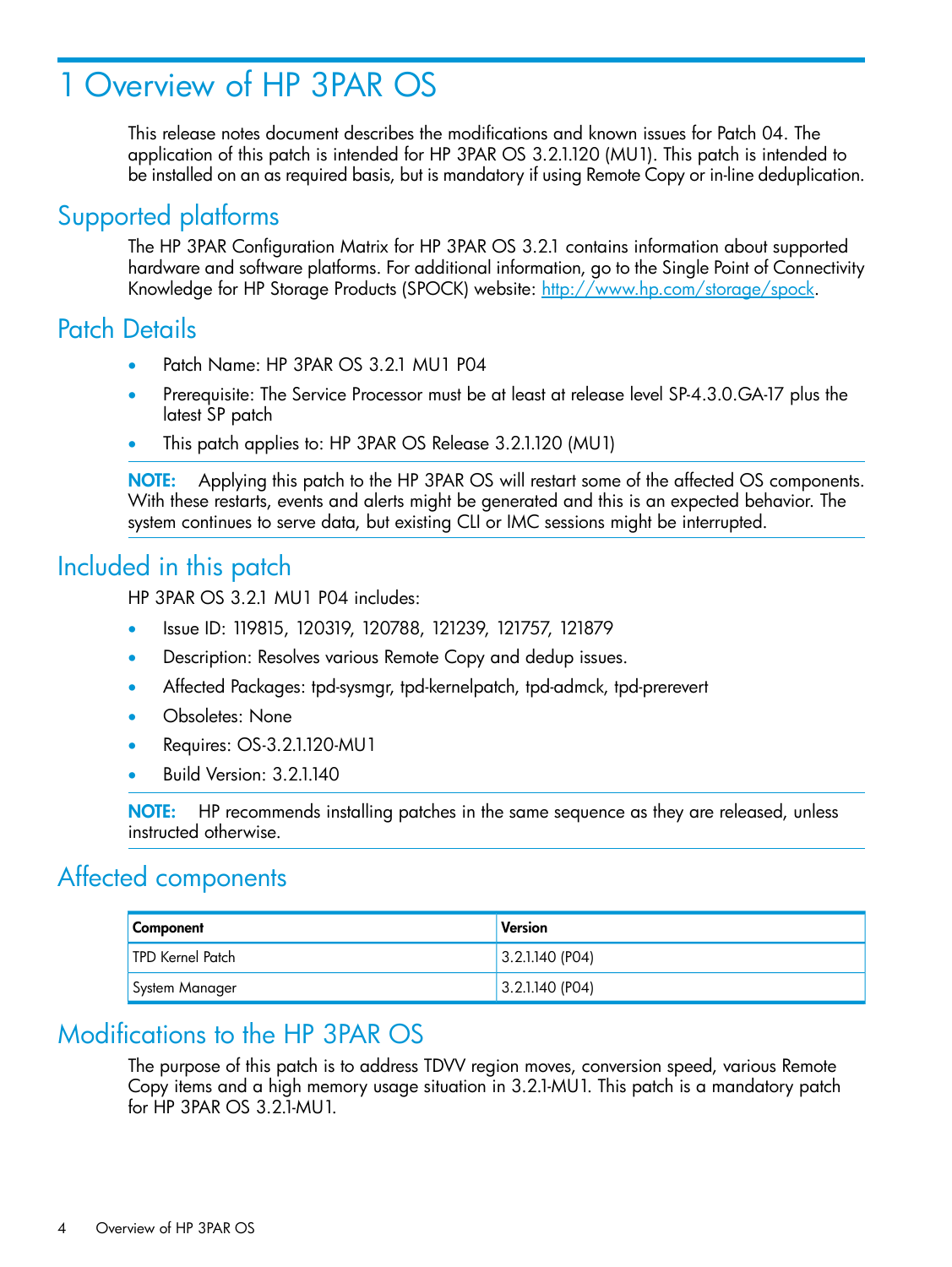This release addresses the following items:

| Issue number | <b>Description</b>                                                                                                                                        |
|--------------|-----------------------------------------------------------------------------------------------------------------------------------------------------------|
| 119815       | Resolves an undesirable memory usage issue.                                                                                                               |
| 120319       | Resolves an issue in the HP 3PAR OS 3.2.1 MU1 to allow Remote Copy groups to remain online<br>during HP 3PAR OS 3.2.1 GA to HP 3PAR OS 3.2.1 MU1 upgrade. |
| 120788       | Resolves an issue the impacts the performance of conversion from TPVV.                                                                                    |
| 121239       | Resolves an issue with Dedup garbage collection that can happen during region move operation.                                                             |
| 121757       | Resolves a cache cleanup issue that arises while using dedup function with VAAI locking primitive<br>ATS.                                                 |
| 121879       | Resolves an issue with a Quorum Witness creation when the admin interface is not on the cluster<br>master.                                                |

## <span id="page-4-0"></span>Verifying the patch installation

The installation of Patch 04 can be verified from an interactive CLI session. Issue the CLI command showversion -a -b to verify that Patch 04 is listed.

| cli% showversion -a -b             |                    |
|------------------------------------|--------------------|
| Release version 3.2.1.120 (MU1)    |                    |
| Patches: P04                       |                    |
|                                    |                    |
| Component Name                     | Version            |
| CLI Server                         | $3.2.1.120$ (MU1)  |
| CLI Client                         | 3.2.1.20           |
| System Manager                     | $3.2.1.140$ (P04)  |
| Kernel                             | 3.2.1.120 (MU1)    |
| TPD Kernel Code                    | $3.2.1.120$ (MU1)  |
| TPD Kernel Patch                   | $3.2.1.138$ (P04)  |
| CIM Server                         | 3.2.1.120 (MU1)    |
| WSAPI Server                       | $3.2.1.120$ (MU1)  |
| Console Menu                       | 3.2.1.120 (MU1)    |
| Event Manager                      | 3.2.1.120 (MU1)    |
| Internal Test Tools                | 3.2.1.120 (MU1)    |
| LD Check Tools                     | $3.2.1.120$ (MU1)  |
| Network Controller                 | $3.2.1.120$ (MU1)  |
| Node Disk Scrubber                 | 3.2.1.120 (MU1)    |
| PD Scrubber                        | $3.2.1.120$ (MU1)  |
| Per-Node Server                    | 3.2.1.120 (MU1)    |
| Persistent Repository              | $3.2.1.120$ (MU1)  |
| Powerfail Tools                    | 3.2.1.120 (MU1)    |
| Preserved Data Tools               | $3.2.1.120$ (MU1)  |
| Process Monitor                    | $3.2.1.120$ (MU1)  |
| Rolling Upgrade Tools              | $3.2.1.120$ (MU1)  |
| Software Updater                   | $3.2.1.120$ (MU1)  |
| TOC Server                         | $3.2.1.120$ (MU1)  |
| VV Check Tools                     | $3.2.1.140$ (P04)  |
| File Persona                       | 1.0.0.5-20140730   |
| SNMP Agent                         | 1.7.0              |
| SSH                                | $5.5p1-6+square21$ |
| VASA Provider<br>Firmware Database | 2.0.1              |
| Drive Firmware                     | 20140822           |
| UEFI BIOS                          | 20140820           |
| MCU Firmware                       | 14.08.19<br>4.62   |
| Cage Firmware (DC1)                | 4.44               |
| Cage Firmware (DC2)                | 2.64               |
| Cage Firmware (DC3)                | 08                 |
| Cage Firmware (DC4)                | 2.64               |
|                                    |                    |